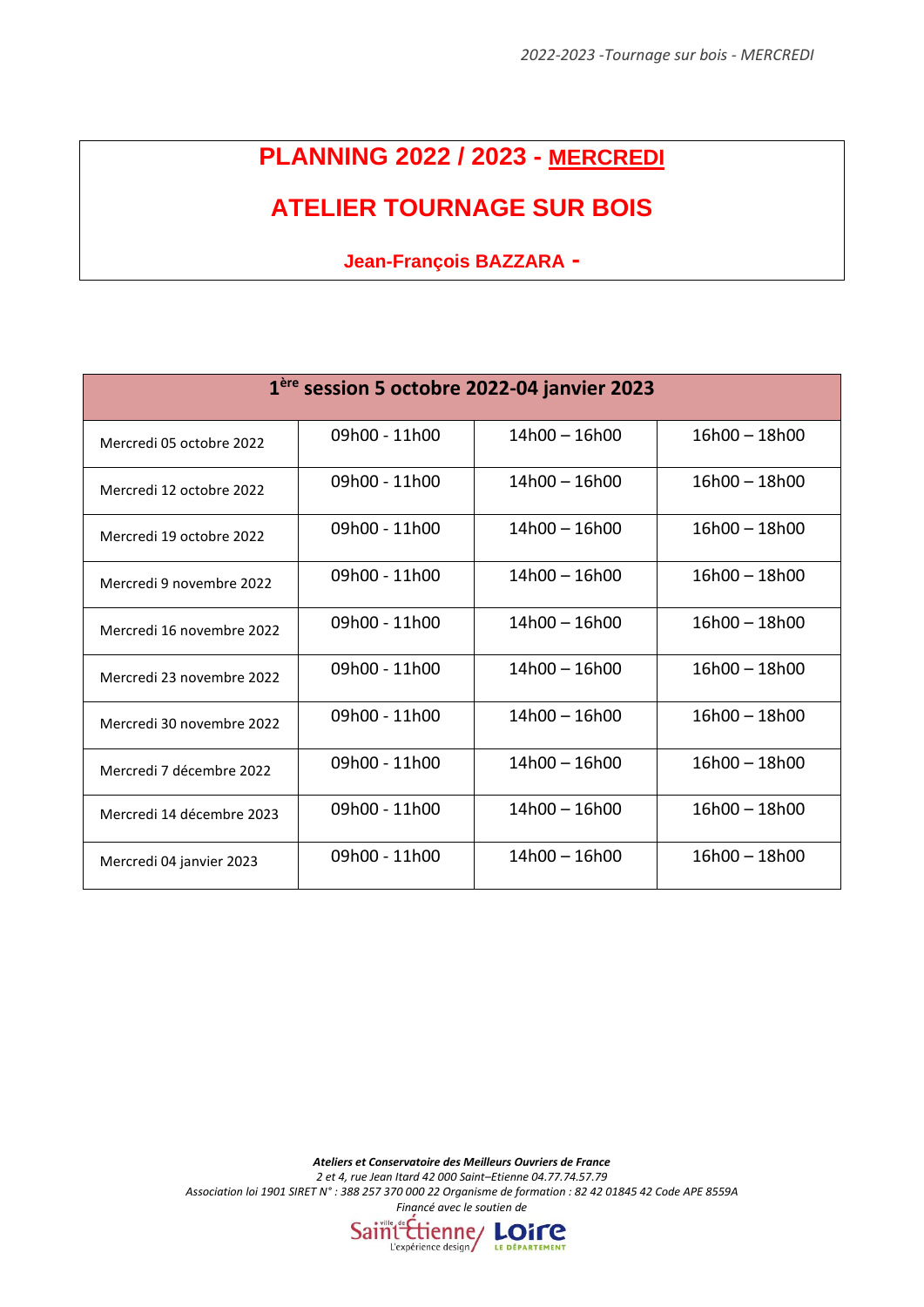| $2ème session – 11 janvier – 29 mars 2023$ |               |                 |                 |  |  |
|--------------------------------------------|---------------|-----------------|-----------------|--|--|
| Mercredi 11 janvier 2023                   | 09h00 - 11h00 | $14h00 - 16h00$ | $16h00 - 18h00$ |  |  |
| Mercredi 18 janvier 2023                   | 09h00 - 11h00 | $14h00 - 16h00$ | $16h00 - 18h00$ |  |  |
| Mercredi 25 janvier 2023                   | 09h00 - 11h00 | $14h00 - 16h00$ | $16h00 - 18h00$ |  |  |
| Mercredi 01 février 2023                   | 09h00 - 11h00 | $14h00 - 16h00$ | $16h00 - 18h00$ |  |  |
| Mercredi 22 février 2023                   | 09h00 - 11h00 | $14h00 - 16h00$ | $16h00 - 18h00$ |  |  |
| Mercredi 01 mars 2023                      | 09h00 - 11h00 | $14h00 - 16h00$ | $16h00 - 18h00$ |  |  |
| Mercredi 08 mars 2023                      | 09h00 - 11h00 | $14h00 - 16h00$ | $16h00 - 18h00$ |  |  |
| Mercredi 15 mars 2023                      | 09h00 - 11h00 | $14h00 - 16h00$ | $16h00 - 18h00$ |  |  |
| Mercredi 22 mars 2023                      | 09h00 - 11h00 | $14h00 - 16h00$ | $16h00 - 18h00$ |  |  |
| Mercredi 29 mars 2023                      | 09h00 - 11h00 | 14h00 - 16h00   | 16h00 - 18h00   |  |  |

*Ateliers et Conservatoire des Meilleurs Ouvriers de France 2 et 4, rue Jean Itard 42 000 Saint–Etienne 04.77.74.57.79 Association loi 1901 SIRET N° : 388 257 370 000 22 Organisme de formation : 82 42 01845 42 Code APE 8559A Financé avec le soutien de*